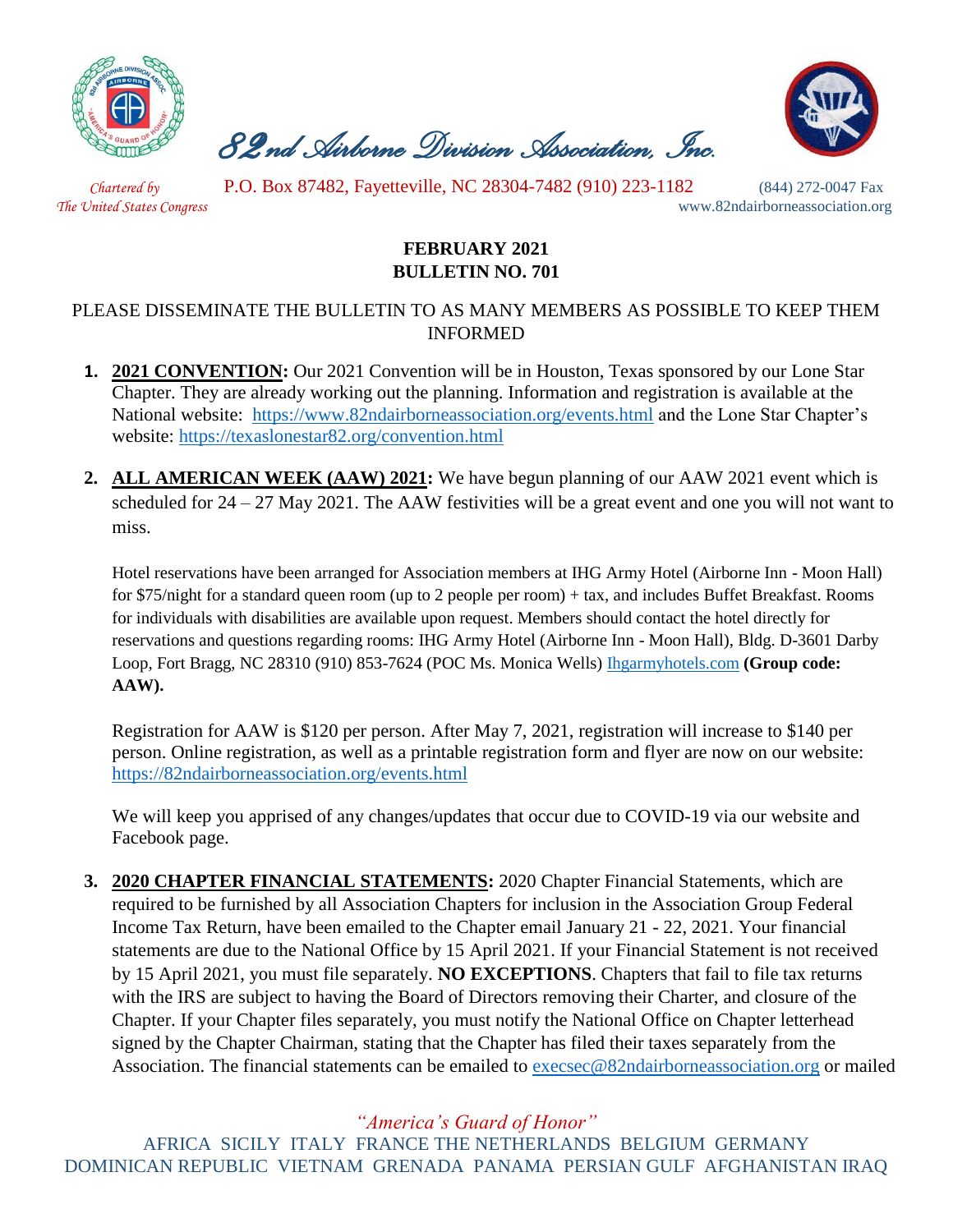



to the office. Any Chapter not following these procedures are liable to have their Chapter Charter removed.

**4. IRS NOTIFICATION REGARDING 2019 TAX FILING**: Once again, the IRS is sending notifications to some of our chapters stating that the required annual return has not been filed. We have filed the return and we do not know why these keep going out. If you sent your 2019 return to the National office on time, your chapter has been included in the group return. If you have received this notification, please either email to [execsec@82ndairborneassociation.org](mailto:execsec@82ndairborneassociation.org) or send via mail to the office and we will submit to our accountant to address with the IRS. If you did not send your return to the National Office, you will have to contact the IRS directly.

Regarding those chapters that have notified us, our accountant has sent a letter to the IRS explaining, that these chapters are part of the Group filing and should not be getting these notifications. He also asked for a written response that this matter has been resolved. We will keep you apprised of the status. This issue may occur due to our requesting extensions because some Chapters are filing their financial statements late to the National Office. The National Office will no longer request extensions, nor will we file for Chapters that are late in sending their financial statements. We will not continue to have Chapters that are doing the reports properly receive these notices due to Chapters filing after the due date. The date for submittal to the National Office this year is 15 April 2021. **We will not accept any financial reports after 15 April 2021 and the Chapters will have to file separately for that year.** If a Chapter does not file, they are in jeopardy of having their Charter revoked by the Board of Directors.

- **5. REQUEST FOR CHAPTER 501(c)3 STATUS DENIED:** The IRS has denied the request for our Association Chapters to receive  $501(c)3$  status. With this denial, the Chapters remain at a  $501(c)4$  tax status.
- **6. NOMINATIONS FOR NATIONAL DIRECTORS:** If you want to help shape our Association then make a difference by running for National Director. Chapter nominations for National Directors must be received at the National office by 1 June 2021, either by mail or email. We will notify your Chapter when it is received. Chapter nominations must be certified by the Chapter Chairperson and must be in compliance with Article V of the Association By-Laws (By-Laws can be viewed at our website at : <http://www.82ndairborneassociation.org/forms-and-resources.html> )

Nominations should include a brief description, 4-5 *sentences*, about the nominee. Please include the nominee's qualifications, past accomplishments, as well as what the nominee proposes to do for the Association, if elected.

This year, six (6) Veteran Directors will be elected at the Convention and the following Veteran Directors will be Completing their term in office (\* indicates that the Director is eligible for nomination to a second 2-year term):

| *Steve Copening | *Bill Bell      | *Nero Tucker       |
|-----------------|-----------------|--------------------|
| *Bill Waller    | *Maggie Peppers | <b>Rich Becker</b> |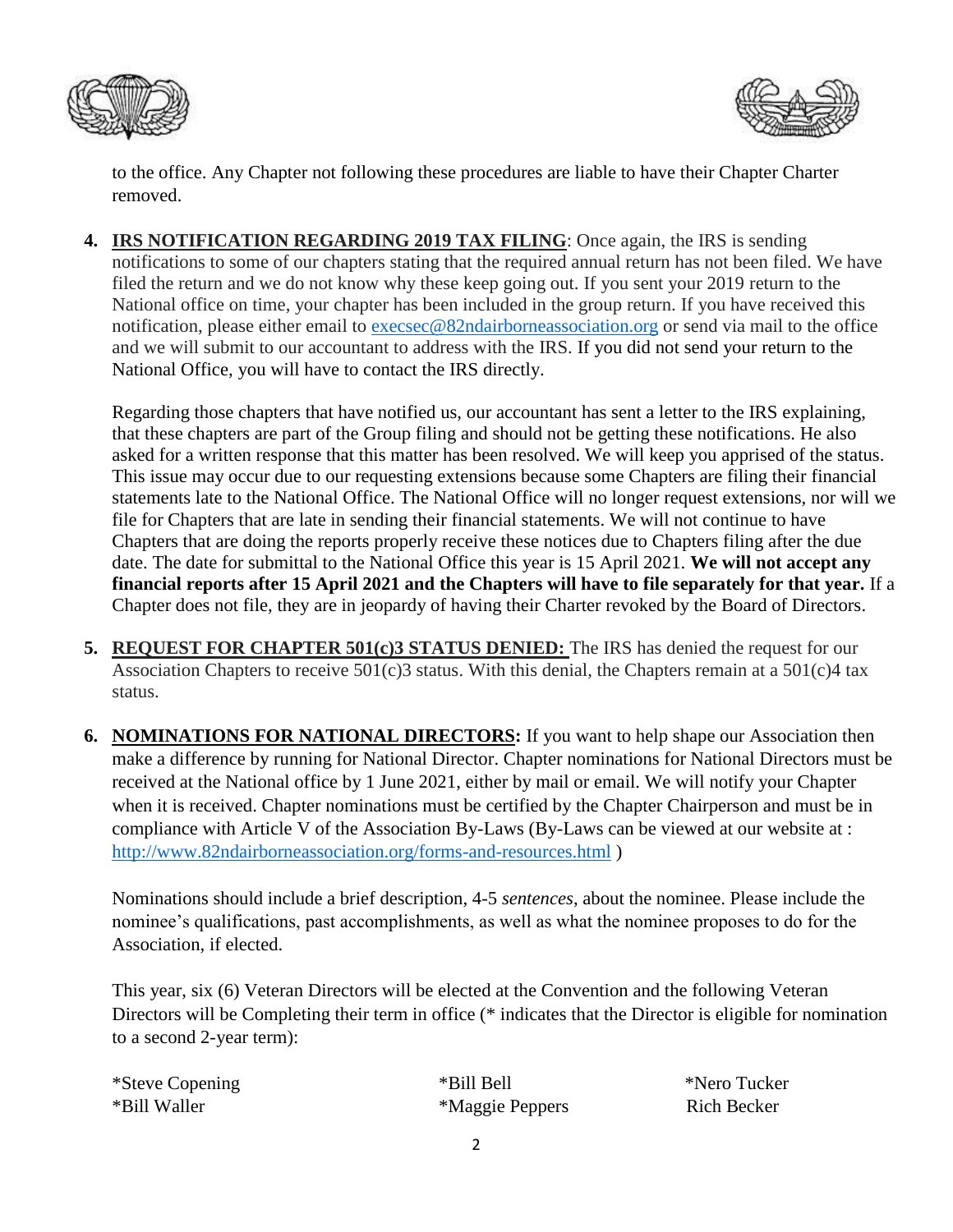



**7. CHAPTER DELEGATES TO 2021 AAW AND 2021 CONVENTION**: *If you want the opportunity to have your Chapter's concerns addressed at the Delegates' meeting, you must send in your Chapter delegate certification form.* Chapter Officers are reminded to designate their Delegate(s) to attend AAW by 1 May 2021 and the Convention by 31 July 2021. Delegate forms can be obtained on our website in the Chapter Continuity link, under Forms and Resources on the Quick Links button. Forms and Resources are located at:<http://www.82ndairborneassociation.org/forms-and-resources.html>

As outlined in Article IV, Section 6 of the Association By-Laws, the Association President can call a Delegates' meeting sixty (60) days in advance of the Convention date. In the past, Presidents have done this because there is ample time during AAW for the Delegates to discuss issues and formalize the presentation to be given to the Board of Directors during the Convention. The Delegates' meeting during the National Convention is to refresh everyone's memory and finalize the presentation. Delegates should be familiar with the Association and Education Fund By-Laws, Convention SOP and National Bulletins, all of which are available on the Association website. If the Chapters have any issues, please submit a 2- 3 *sentence summary* to the National Office by 1 May 2021. We will include these in the Delegates' agenda.

- **8. NEW CHAPTER ANNUAL REPORT FORMS**: The National office has created new forms for the Chapters to use for submitting their annual reports. The new forms are: the Annual Year End Report, the Annual Chapter Officer Notification form and the Annual Chapter Schedule for Upcoming Year. These forms have been emailed to the chapter email accounts and are available on our website under Resources
- **9. CHANGE IN CHAPTER OFFICERS:** *When your Chapter elects Officers, you must notify the National Office so that we can update our records*. Elected Chapter Officers must be members in good standing and annual members must be current. We have created a new form which includes all the information needed. (Please see No. 7 above) For continuity and to be sure we have all the information we need, please use only the forms above. Please complete the officer form annually, EVEN IF THERE ARE NO CHANGES FROM THE PREVIOUS YEAR. *Please be sure to give any newly elected Chairmen access to the Chapter email account*. If there are any problems with gaining access, please contact the National Office for assistance.
- **10. 2020/2021 CHAPTER ACTIVITIES REPORTS**: Per the Association By-Laws, "a report of the dates and places of all meetings and activities held or sponsored by the Chapter" throughout the 2020 year, and a "tentative" schedule of the Chapter's meetings and activities for 2021 should arrive, either emailed to [execsec@82ndairborneassociaoin.org](mailto:execsec@82ndairborneassociaoin.org) or mailed to the National Headquarters by February 28, 2021. (Please see No. 7 above). Thank you to those Chapters that have forwarded their reports. Thank you for your continued support!
- **11. 2021 ASSOCIATION ALUMNI PUBLICATION:** The Association sponsored 2021 Alumni book information gathering period has ended, and the publishing phase has begun. The book release date is planned for June-July 2021. If you have any questions concerning your purchase or are still interested in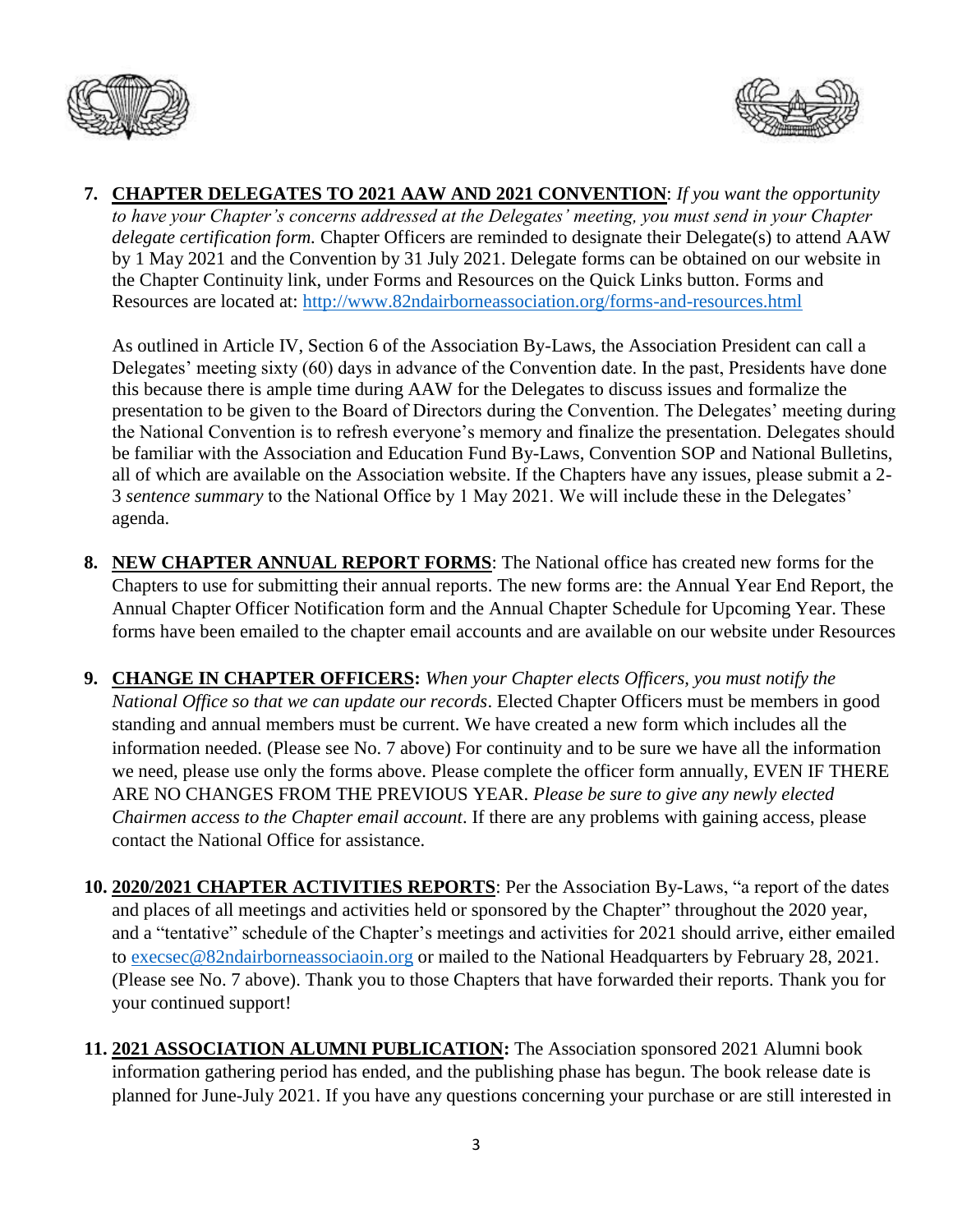



purchasing the book, you can contact the publisher directly at 1-800-982-1590 or [customerservice@publishingconcepts.com](mailto:customerservice@publishingconcepts.com)

12. **OPERATION BOURBON: STILL AVAILABLE FOR PURCHASE** - The 82<sup>nd</sup> Airborne Division Association has designed and sponsored an 82<sup>nd</sup> Airborne Division bourbon bottle. It is now available through Boundary Oak Distillery. The Association will not be selling the bottle. It is becoming available

in more and more states. In August 2020, the bottle became available at numerous Class Six stores and you can also work with a local liquor store to order these bottles. It is an awesome dedication to the Division and has already sold over 19,000 bottles. The Maroon Wax seal bottles are currently on sale, and the next bottle to be released is the white wax bottle. It will give the opportunity to collect the Red, White, and Blue versions of the bottles, which are the National flag colors, and also the colors of the  $82<sup>nd</sup>$ Airborne Division. We have also posted images of the bottle on our Facebook page with links to how to purchase the bottle. Members who have purchased and tasted the Bourbon have been very impressed. I think the Association has done an



excellent job in selecting and designing this bottle and if you have not looked into it yet, I urge you to do so.

- **13. ATTENDANCE OF NATIONAL OFFICERS: Due to the Corona Virus pandemic, until further notice Directors will not be attending any events.** However, you can invite them for Zoom meetings and events.
- **14. CURRENT PROJECTS OF THE ASSOCIATION:** This is a list of some of the Projects the Association has approved for working on in 2021:
	- **a. Support for Families of 82nd Airborne Division KIAs, and WIAs:** Provide assistance to the 82<sup>nd</sup> Airborne Division Association Wounded Warrior Fund through direct response to needs of Families immediately following the loss or injury of an 82<sup>nd</sup> Trooper.
	- **b. Recognition of the Jumpmaster, NCO, and Trooper of the Year:** Every year our Association recognizes the accomplishments of the 82nd Airborne Divisions Jumpmaster, Non Commissioned Officer, and Trooper of the Year at our annual dinner during All American Week (AAW). On the final evening of AAW, the Leadership and Troopers of the 82<sup>nd</sup> Airborne Division join the 82<sup>nd</sup> Airborne Division Association Members as we present these outstanding Troopers with awards to recognize their accomplishments (accomplished through Association and corporate donations).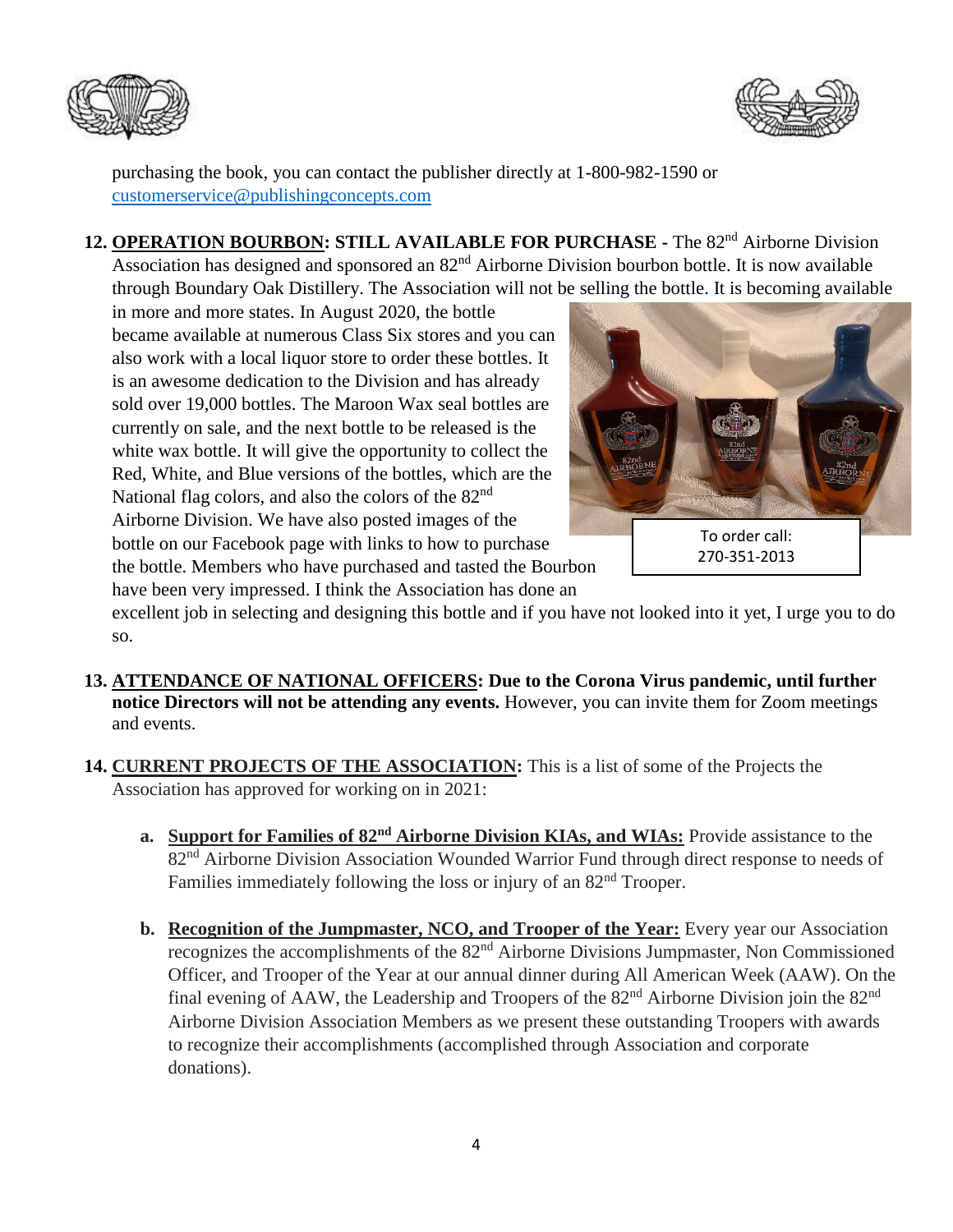



**c. 3 rd Annual All American Adventure 2021:** Plan is to send twenty 82nd Airborne Division



Troopers on a 4-day resiliency trip to the Catskill Mountains for fishing, hiking, biking and numerous other activities. Aimed at helping Troopers in reintegration after deployment, this project uses donations from Association Members and Chapters, and Corporate sponsorship to accomplish this project. This trip will take place in June 2021, provided we are able to secure funding for our Troopers. Help us in providing an avenue to assist our  $82<sup>nd</sup>$  Troopers in their resiliency

during their redeployment process

- **d. Support for deployed Troopers of the 82nd Airborne Division:** Our Association stands ready to provide support to our Deployed Troopers as they protect our Nation. The more donations we receive the more we can do to support our Troopers while they are deployed. Help us to show these Troopers our gratitude for their sacrifices.
- **e.** Holiday Troop Support 2021: This year will be our 6<sup>th</sup> Annual "Holiday Troop Support" and we will again provide over 1000 meals to young Troopers and their Families over the Thanksgiving and Holiday Season to insure the Families of young  $82<sup>nd</sup>$  Troopers have bountiful Holiday meals over the Holiday Season.



- **f. Increasing Support for Spouses and Dependent Children of 82nd Airborne Division Fallen**  Heroes: The 82<sup>nd</sup> Airborne Division Association is currently looking into projects to increase our support of the Dependent Children of our 82<sup>nd</sup> Airborne Division Fallen Heroes. We believe it is our obligation to work to ensure continued support of these Dependent Children and we are working hard to develop plans and funding to accomplish it. We will provide more information as our planning progresses.
- **15. DONATIONS TO GENERAL FUND:** We are asking for help from our Members in working through the cancellation of our Association events. These cancellations have caused the Association the loss of fund-raising opportunities, and we are asking for your help, through donations, to help make up for these losses of funds. Several Association Chapters have stepped up to the challenge and provided awesome funding support to the Association. I want to remind you that all of the projects that the Association is hoping to continue in 2021 will take funding and we hope you will see the value in these projects. Please help us to realize the success of all our upcoming projects so that we can continue to Troopers and Families of our 82<sup>nd</sup> Airborne Division.
- **16. WEBSITE UPDATES:** Over the next few months we will be making updates to our website. This should not cause any issues for your use, but if you are unable to enter certain pages please check back later to see if the problem persists. If it does, please call our office for assistance.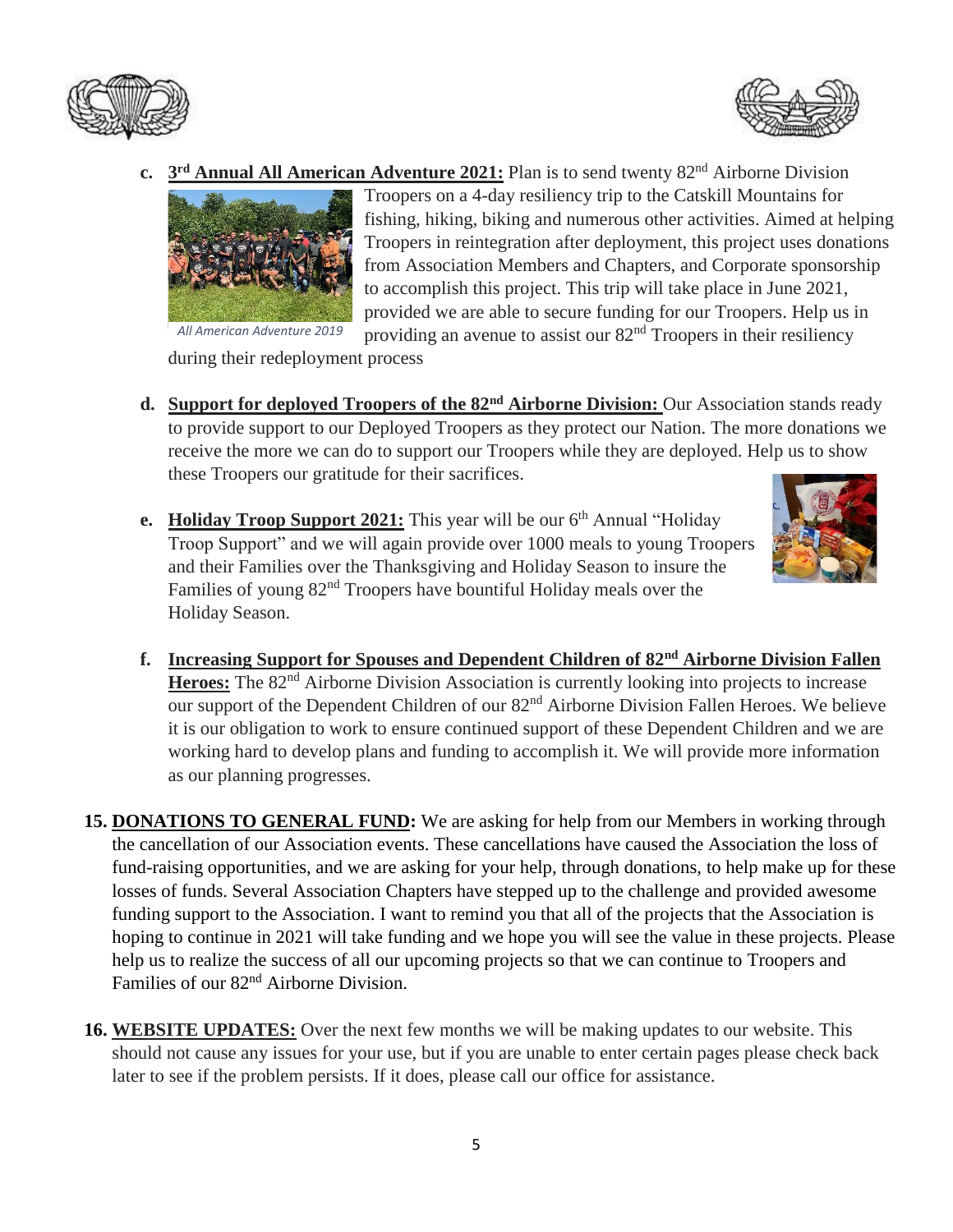



- **17. ONLINE SUPPORT DOCUMENTS:** The National office has posted documents on our webpage in the Quick Links / Forms & Resources folder and under the Resources tab on our website to assist the Chapters. These include forms for Chapter Continuity and Chapter Startup, as well as forms needed for annual reports. Please look over these forms and use them as needed.
- **18. ASSOCIATION SUSPENSES/DEADLINES:** Please note the following Association deadlines (all information should be sent to the Executive Director, unless otherwise noted):
	- **a.** 2020 Chapter Activities Report and 2021 Chapter Schedule due 28 February 2021
	- **b.** Chapter financial reports due to National Office by 15 April 2021
	- **c.** Delegate Certification for All American Week due 1 May 2021
	- **d.** Nominations for 2022 National Director due 1 June 2021
	- **e.** Delegate Certification for National Convention due 31 July 2021
- 19. 82d AIRBORNE ASSOCIATION USAA CREDIT CARD: Check out the 82<sup>nd</sup> Airborne Division Association's co-branded cards. These cards display a Paratrooper under the silk on the front. It's a very nice card to have. To get a co-branded Association card, please call 855-755-8263 or go to [www.usaa.com/82nd](http://www.usaa.com/82nd) . If you use a credit card, please choose the card that supports the Association.
- **20. E-NEWS BULLETIN:** *Get Army and Airborne related news directly to your emails!* Members who insure they shared their email address with the Association will receive our E-news bulletin which contains informative articles about the 82<sup>nd</sup> Airborne Division, the Airborne community, the Military, Veterans issues, and even Association related articles, and links to our Bulletins, the Paraglide Magazine, and Fliers and Registration forms for Association Event. If you are not receiving the E-news bulletin to your email just send us your email address and we will add you to the list. Although we have had requests, we are only offering this benefit to our Association members. Sign up today and keep up to date on Airborne issues!
- **21. WITHIN THE DIVISION AND FORT BRAGG:** Please visit the following 82d Airborne Division websites to find out what is happening within the Division and sign up for our E-News bulletin: <http://www.dvidshub.net/image> and [http://www.bragg.army.mil/82nd/pages/default.aspx.](http://www.bragg.army.mil/82ND/Pages/default.aspx) Also, don't forget to check out the Division's Facebook page<https://www.facebook.com/82ndAirborneDivision>
- **22. ASSOCIATION UPCOMING EVENTS:** *Support our Chapters!* Please announce the following upcoming regional events at Chapter meetings, via the Chapter newsletter and website. Registration and information on these events were published in the Paraglide and/or on the Association's website at the following link [www.82ndairborneassociation.org/events.html.](http://www.82ndairborneassociation.org/events.html) If you would like to have the Association President or Executive Director attend your event, please send an invitation to the National office in enough time for us to plan and we will do our best to attend.
	- **a.** All American Week 2021 May 24 -27, 2021: Please see our website for more information. <https://www.82ndairborneassociation.org/events.html>